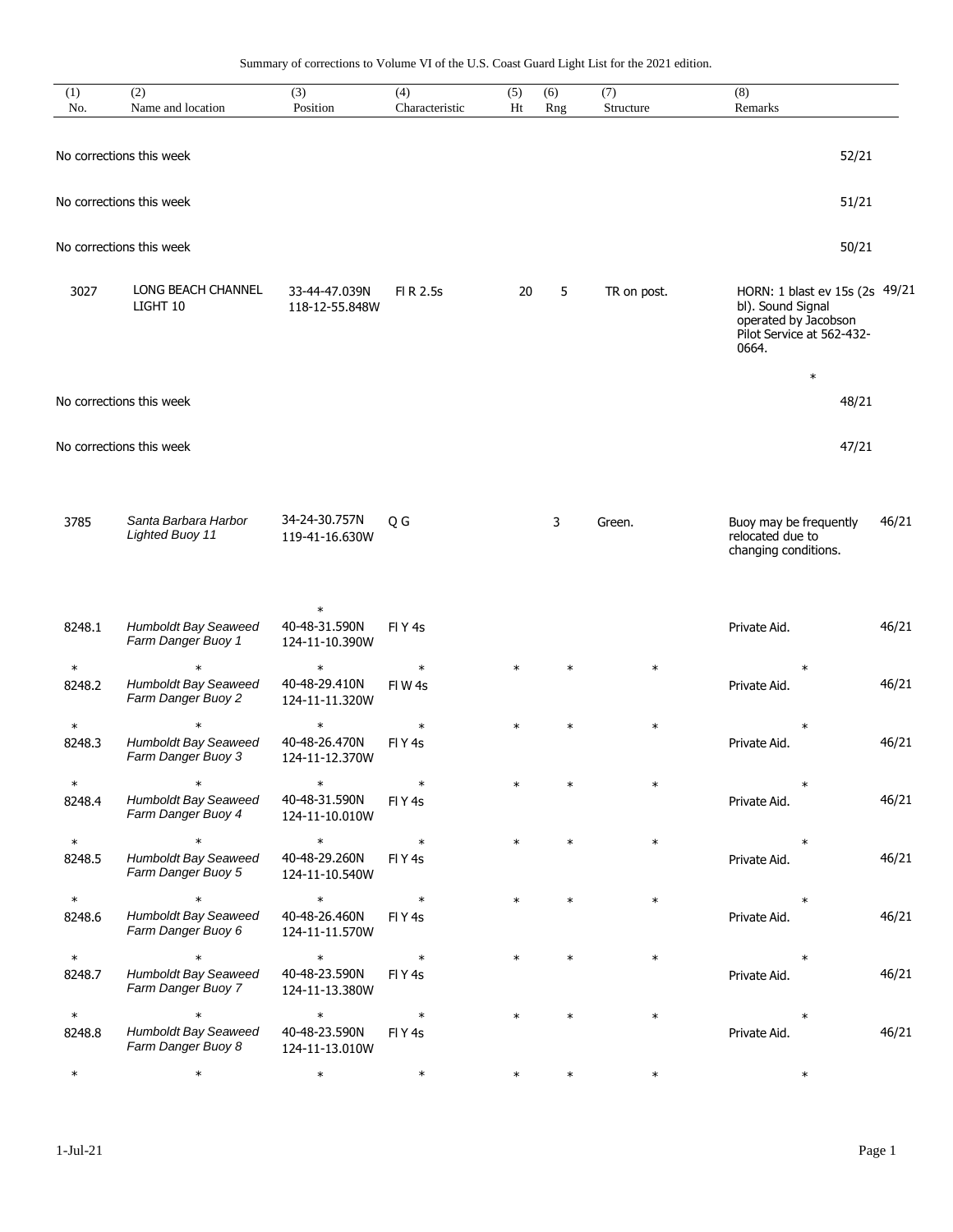| 8195.1 | HUMBOLDT BAY LIGHT 9                       | 40-45-26.441N<br>124-13-25.363W | FIG 2.5s  | $\overline{4}$ | FIG 2.5S                    |       | 45/21 |
|--------|--------------------------------------------|---------------------------------|-----------|----------------|-----------------------------|-------|-------|
| 8248.1 | Humboldt Bay Seaweed<br>Farm Danger Buoy 1 | $\ast$                          |           |                | Remove from list.<br>$\ast$ |       | 45/21 |
|        | No corrections this week                   |                                 |           |                |                             | 44/21 |       |
| 8195.1 | HUMBOLDT BAY LIGHT 9                       | 40-45-26.816N<br>124-13-25.427W | FI G 2.5s | 4              | FI G 2.5S<br>$\ast$         |       | 43/21 |
|        | No corrections this week                   |                                 |           |                |                             | 42/21 |       |
|        | No corrections this week                   |                                 |           |                |                             | 41/21 |       |
|        | No corrections this week                   |                                 |           |                |                             | 40/21 |       |
|        | No corrections this week                   |                                 |           |                |                             | 39/21 |       |
|        |                                            |                                 |           |                |                             |       |       |

| 2815 | Anaheim Bay Channel<br>Buoy 8 | 33-43-43.152N<br>118-05-54.023W | Rea. | 38/21 |
|------|-------------------------------|---------------------------------|------|-------|
|      |                               |                                 |      |       |

|                  |                                   | $\ast$                                    |                    |        |        |        |              |       |
|------------------|-----------------------------------|-------------------------------------------|--------------------|--------|--------|--------|--------------|-------|
| 4082             | <b>UCSD CDIP Wave Buoy</b><br>254 | 36-56-04.000N<br>122-02-02.000W           | FI (5) Y 20s       |        |        |        | Private Aid. | 38/21 |
| $\ast$<br>8195.1 | $\ast$<br>HUMBOLDT BAY LIGHT 9    | $\ast$<br>40-45-26.816N<br>124-13-25.427W | $\ast$<br>FIG 2.5s | $\ast$ | $\ast$ | $\ast$ | $\ast$       | 38/21 |
| $\ast$           | $\ast$                            | $\ast$                                    | $\ast$             | $\ast$ | $\ast$ | $\ast$ | $\ast$       |       |

| 485 | <b>Blunts Reef Lighted Bell</b><br>Buoy 40      | 40-26-49.048N<br>124-29-56.772W           | FLR 2.5s  | Red. | 37/21 |
|-----|-------------------------------------------------|-------------------------------------------|-----------|------|-------|
| 530 | <b>Trinidad Head Lighted</b><br>Whistle Buoy 42 | $\ast$<br>41-03-01.360N<br>124-10-24.446W | $FI$ R 6s | Red. | 37/21 |

| $\ast$<br>No corrections this week | 36/21  |
|------------------------------------|--------|
| No corrections this week           | 35/21  |
| $1-Jul-21$                         | Page 2 |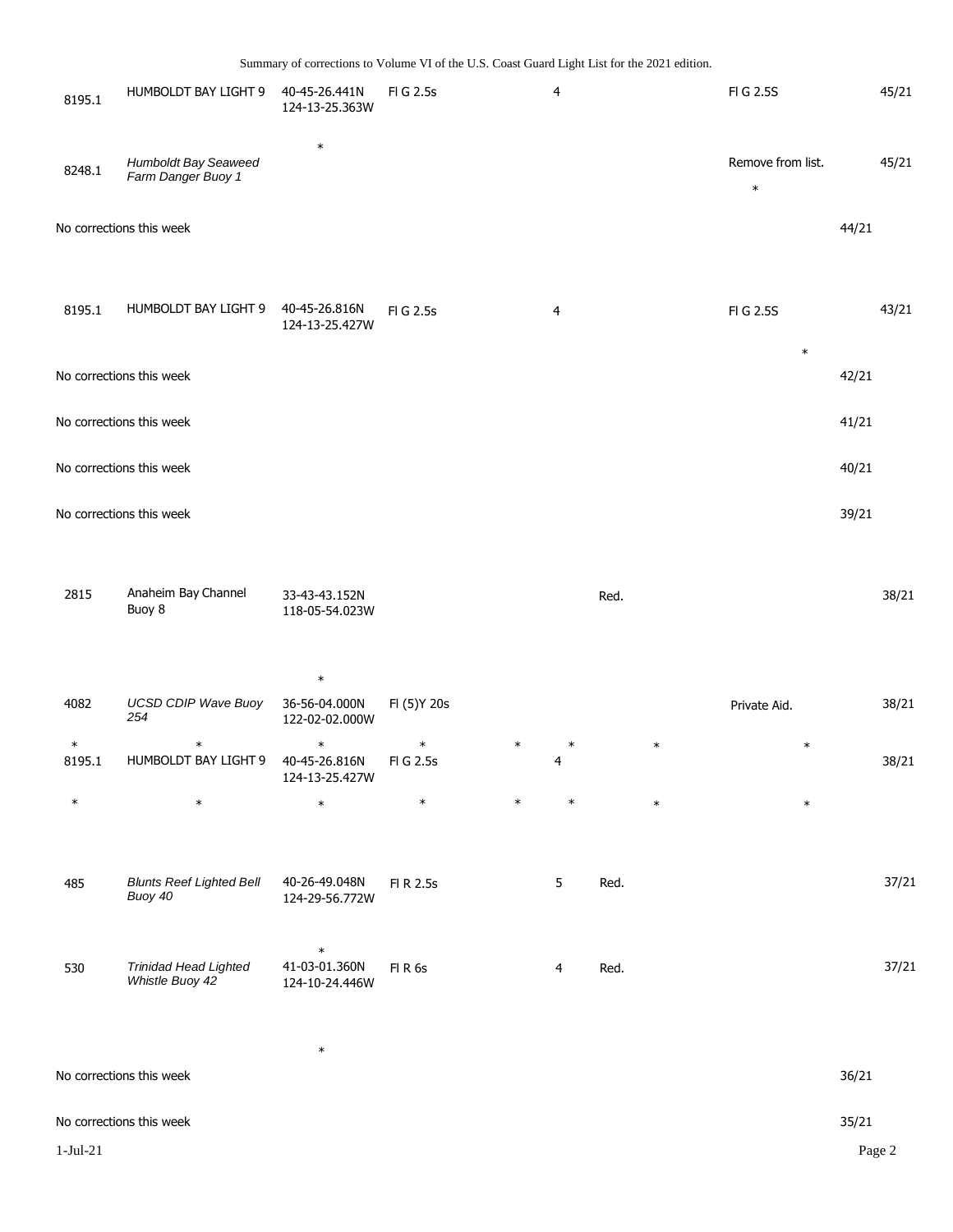|  | Summary of corrections to Volume VI of the U.S. Coast Guard Light List for the 2021 edition. |  |  |  |  |  |  |
|--|----------------------------------------------------------------------------------------------|--|--|--|--|--|--|
|  |                                                                                              |  |  |  |  |  |  |

|        | No corrections this week                     |                                           |                |    |                |                      |                                                                                                                    | 34/21 |       |
|--------|----------------------------------------------|-------------------------------------------|----------------|----|----------------|----------------------|--------------------------------------------------------------------------------------------------------------------|-------|-------|
|        | No corrections this week                     |                                           |                |    |                |                      |                                                                                                                    | 33/21 |       |
| 8080   | ALBION RIVER LIGHT 1                         | 39-13-41.412N<br>123-46-26.660W           | Q G            | 35 | 3              | SG on pile.          | HORN: 1 blast ev 30s (3s 32/21<br>bl) Operates by keying<br>microphone five times on<br>VHF-FM Chan. 22A<br>$\ast$ |       |       |
|        | No corrections this week                     |                                           |                |    |                |                      |                                                                                                                    | 31/21 |       |
|        | No corrections this week                     |                                           |                |    |                |                      |                                                                                                                    | 30/21 |       |
|        | No corrections this week                     |                                           |                |    |                |                      |                                                                                                                    | 29/21 |       |
| 3820.6 | Port San Luis Channel<br>Buoy 9              | 35-09-50.480N<br>120-45-01.560W           | FIG4s          |    |                | Green can.           | Private Aid.                                                                                                       |       | 28/21 |
|        |                                              | $\ast$                                    |                |    |                |                      |                                                                                                                    |       |       |
|        | No corrections this week                     |                                           |                |    |                |                      |                                                                                                                    | 27/21 |       |
|        | No corrections this week                     |                                           |                |    |                |                      |                                                                                                                    | 26/21 |       |
| 2805   | ANAHEIM BAY EAST JETTY 33-43-36.048N         |                                           | FI R 2.5s      | 27 | 5              | TR on post.          |                                                                                                                    |       | 25/21 |
|        | LIGHT <sub>6</sub>                           | 118-06-00.312W                            |                |    |                |                      |                                                                                                                    |       |       |
|        |                                              | $\ast$                                    |                |    |                |                      |                                                                                                                    |       |       |
| 380    | Noonday Rock Lighted<br>Bell Buoy 28         | 37-47-35.394N<br>123-10-43.734W           | FIR4s          |    | 4              | Red                  |                                                                                                                    |       | 24/21 |
| 4240   | Four Fathom Bank<br><b>Lighted Bell Buoy</b> | $\ast$<br>37-48-45.767N<br>122-32-27.663W | $FI (2+1)R 6s$ |    | $\overline{4}$ | Red and green bands. |                                                                                                                    |       | 24/21 |
| 6895   | SAN JOAQUIN RIVER<br>LIGHT 59                | $\ast$<br>38-03-38.699N<br>121-33-19.830W | FIG4s          | 15 | $\overline{4}$ | SG on pile.          | Ra ref.                                                                                                            |       | 24/21 |

\*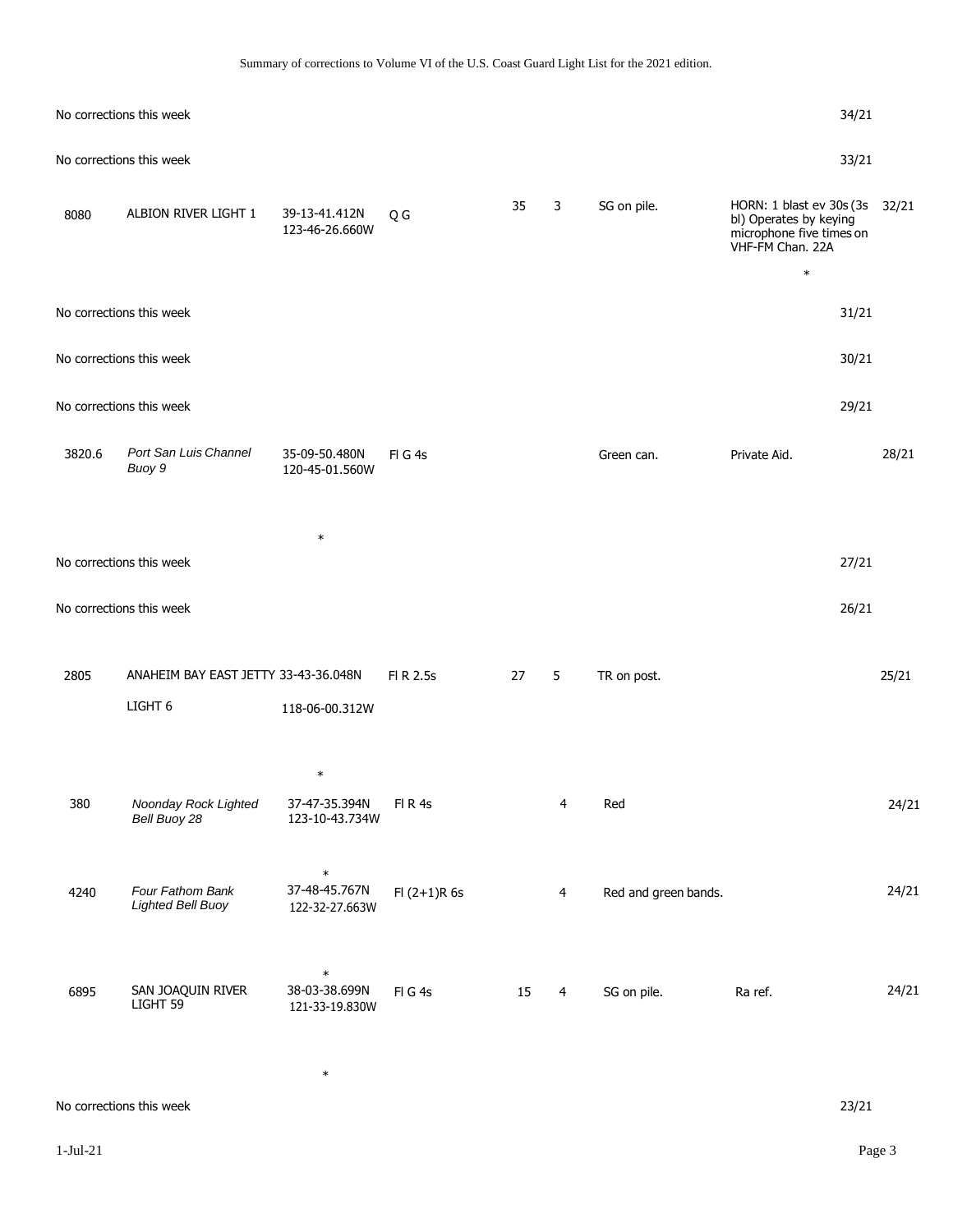Summary of corrections to Volume VI of the U.S. Coast Guard Light List for the 2021 edition.

| 198.5  | <b>Scripps CDIP Point</b><br><b>Conception Buoy</b> | 34-18-00.000N<br>120-48-48.000W | FIW 4s       |        |        |                                              | Private Aid.                                                                | 22/21 |
|--------|-----------------------------------------------------|---------------------------------|--------------|--------|--------|----------------------------------------------|-----------------------------------------------------------------------------|-------|
| $\ast$ | $\ast$                                              | $\ast$                          | $\ast$       | $\ast$ | $\ast$ | $\ast$                                       | $\ast$                                                                      |       |
| 4290   | <b>ANITA ROCK LIGHT</b>                             | 37-48-29.974N<br>122-27-12.774W | Q W          | 20     | 4      | NR on cylindrical<br>structure.              |                                                                             | 22/21 |
|        |                                                     |                                 |              |        | $\ast$ |                                              |                                                                             |       |
|        | No corrections this week                            |                                 |              |        |        |                                              | 21/21                                                                       |       |
| 298    | <b>NOAA Environmental</b><br>Lighted Buoy 46114     | 36-42-00.000N<br>122-20-33.000W | FI (5) Y 20s |        |        | Yellow sphere with<br>whip antenna.<br>buoy. | Aid maintained by<br>National Oceanic and<br>Atmospheric<br>Administration. | 20/21 |

\*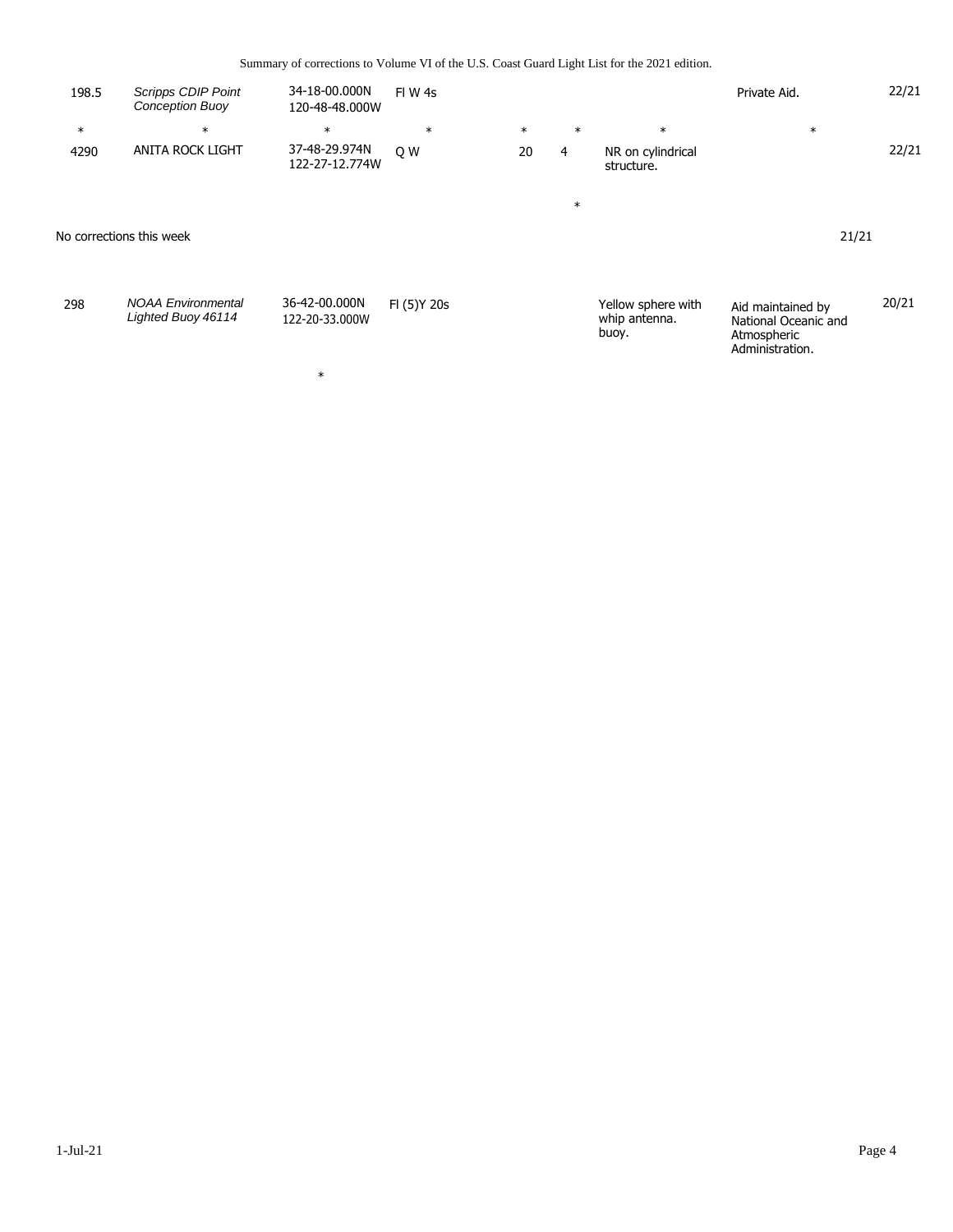|  | Summary of corrections to Volume VI of the U.S. Coast Guard Light List for the 2021 edition. |  |  |  |  |  |  |
|--|----------------------------------------------------------------------------------------------|--|--|--|--|--|--|
|  |                                                                                              |  |  |  |  |  |  |

| (1)<br>No. | (2)<br>Name and location                                | (3)<br>Position                           | (4)<br>Characteristic | (5)<br>Ht | (6)    | $\overline{(7)}$<br>Structure | (8)<br>Remarks                                                                                                                                                          |       |
|------------|---------------------------------------------------------|-------------------------------------------|-----------------------|-----------|--------|-------------------------------|-------------------------------------------------------------------------------------------------------------------------------------------------------------------------|-------|
|            |                                                         |                                           |                       |           | Rng    |                               |                                                                                                                                                                         |       |
| 82         | <b>NOAA Environmental</b><br>Lighted Buoy 46047         | 32-23-18.000N<br>119-31-30.000W           | FI (4) Y 20s          |           |        | Yellow disc-shaped<br>buoy.   | Aid maintained by<br>National Oceanic and<br>Atmospheric<br>Administration.                                                                                             | 19/21 |
| 90<br>2440 | NEWPORT BAY WEST<br><b>JETTY LIGHT 3</b>                | $\ast$<br>33-35-17.963N<br>117-52-46.478W | FI G 2.5s             | 39        | 5      | SG on steelmonopile.          | HORN: 1 blast ev 30s (3s)<br>bl) for 15 minutes. The<br>sound signal can be<br>activated by keying VHF-<br>FM Ch. 83A 6 times<br>within 10 seconds. Ra<br>ref.          | 19/21 |
| 2440<br>90 | <b>NEWPORT BAY WEST</b><br><b>JETTY LIGHT 3</b>         | 33-35-17.963N<br>117-52-46.478W           | FI G 2.5s             | 39        | 5      | SG on steelmonopile.          | $\ast$<br>HORN: 1 blast ev 30s (3s<br>bl) for 15 minutes. The<br>sound signal can be<br>activated by keying VHF-<br>FM Ch. 83A 6 times<br>within 10 seconds. Ra<br>ref. | 19/21 |
| 4370       | Raccoon Strait Lighted<br>Buoy 3                        | 37-51-40.781N<br>122-27-27.190W           | FIG4s                 |           | 4      | Green.                        | $\ast$                                                                                                                                                                  | 19/21 |
| 5665       | <b>Richmond Harbor</b><br><b>Channel Lighted Buoy 2</b> | $\ast$<br>37-55-05.494N<br>122-25-02.975W | QR                    |           | 3      | Red.                          |                                                                                                                                                                         | 19/21 |
|            |                                                         | $\ast$                                    |                       |           |        |                               |                                                                                                                                                                         |       |
| 8135       | Humboldt Bay Lighted<br>Bell Buoy 2                     | 40-45-56.815N<br>124-14-57.512W           | FIR4s                 |           | 3      | Red.                          | Seasonal Aid 01 May to<br>31 Oct.<br>AIS active year round:<br>MMSI: 993692213<br>$\ast$                                                                                | 18/21 |
| 5575       | CORTE MADERA CHANNEL 37-56-27.728N<br>LIGHT 14          | 122-30-00.907W                            | FIR4s                 |           |        | TR on pile.                   | Re-established.<br>Private Aid.                                                                                                                                         | 17/21 |
| $\ast$     | $\ast$                                                  | $\ast$                                    | $\ast$                | $\ast$    | $\ast$ | $\ast$                        | $\ast$                                                                                                                                                                  |       |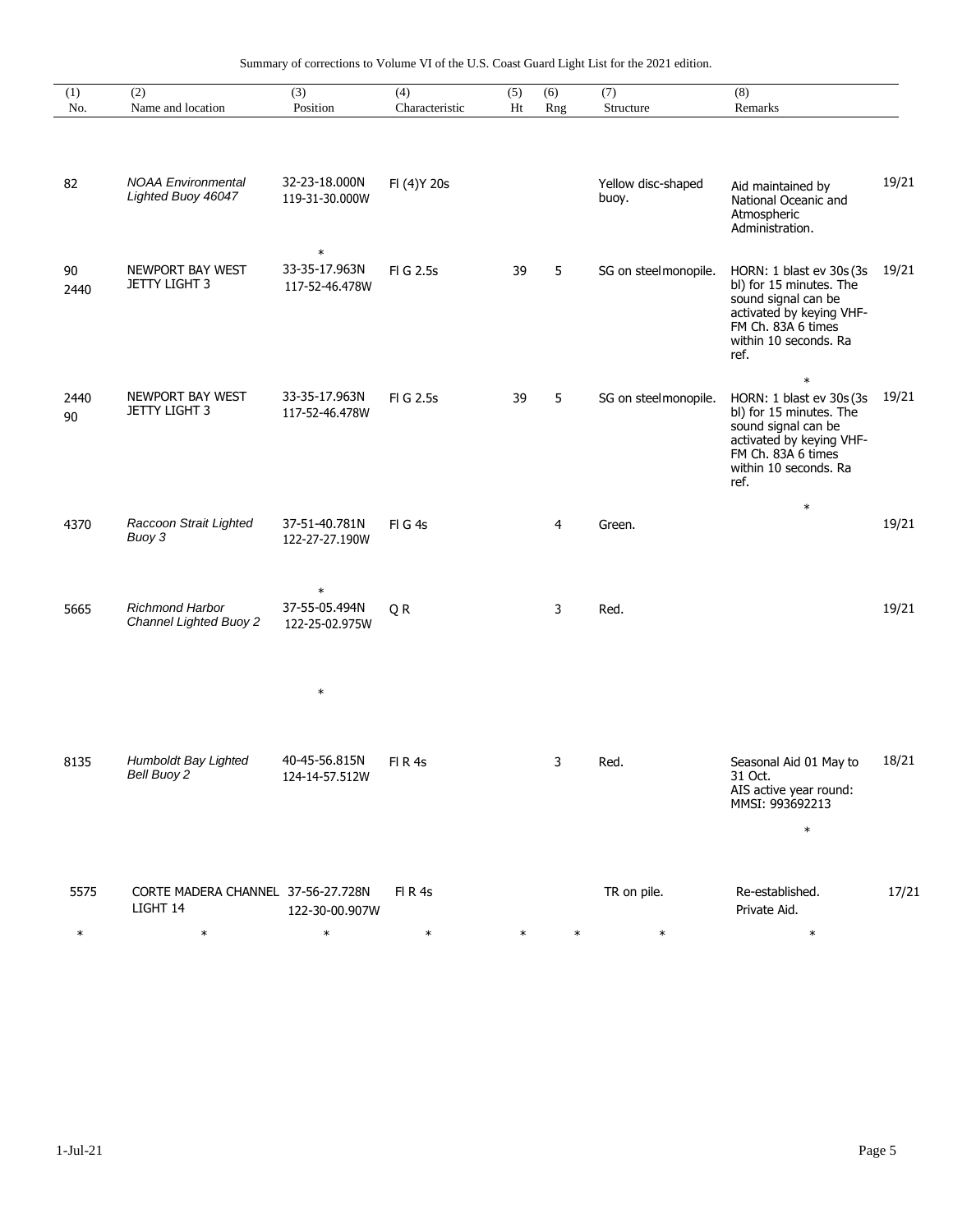| (1)<br>No. | (2)<br>Name and location                                               | $\overline{(3)}$<br>Position              | (4)<br>Characteristic | (5)<br>Ht | (6)<br>Rng | (7)<br>Structure     | (8)<br>Remarks                                                                  |       |
|------------|------------------------------------------------------------------------|-------------------------------------------|-----------------------|-----------|------------|----------------------|---------------------------------------------------------------------------------|-------|
|            |                                                                        |                                           |                       |           |            |                      |                                                                                 |       |
| 4465       | San Francisco -                                                        | 37-48-55.389N                             |                       |           |            |                      | HORN: 1 blast ev 20s (1s 16/21                                                  |       |
|            | Oakland Bay Bridge Pier 122-21-30.164W<br><b>G Fog Signal</b>          |                                           |                       |           |            |                      | bl).<br>Private Aid.                                                            |       |
| 4470       | San Francisco-Oakland<br><b>Bay Bridge Pier H Fog</b><br><b>Signal</b> | $\ast$<br>37-49-02.510N<br>122-21-19.267W |                       |           |            |                      | HORN: 2 blasts every<br>20s (1s bl-1.5s si-3s bl-<br>14.5s si).<br>Private Aid. | 16/21 |
| 4475       | San Francisco-Oakland<br><b>Bay Bridge Pier I Fog</b><br>Signal        | $\ast$<br>37-49-04.206N<br>122-21-12.441W |                       |           |            |                      | BELL: 3 strokes every<br>20s.<br>Private Aid.                                   | 16/21 |
|            |                                                                        | $\ast$                                    |                       |           |            |                      |                                                                                 |       |
|            | No corrections this week                                               |                                           |                       |           |            |                      | 15/21                                                                           |       |
|            | No corrections this week                                               |                                           |                       |           |            |                      | 14/21                                                                           |       |
|            | No corrections this week                                               |                                           |                       |           |            |                      | 13/21                                                                           |       |
|            | No corrections this week                                               |                                           |                       |           |            |                      | 12/21                                                                           |       |
|            | No corrections this week                                               |                                           |                       |           |            |                      | 11/21                                                                           |       |
|            | No corrections this week                                               |                                           |                       |           |            |                      | 10/21                                                                           |       |
| 4255       | Golden Gate Bridge Buoy 2 37-48-46.517N                                | 122-28-49.579W                            |                       |           |            | Red.                 |                                                                                 | 09/21 |
| 6214       | Carquinez Strait Buoy BP                                               | $\ast$<br>38-03-39.593N<br>122-13-38.791W |                       |           |            | Red and green bands. |                                                                                 | 09/21 |
|            | No corrections this week                                               | $\ast$                                    |                       |           |            |                      | 08/21                                                                           |       |